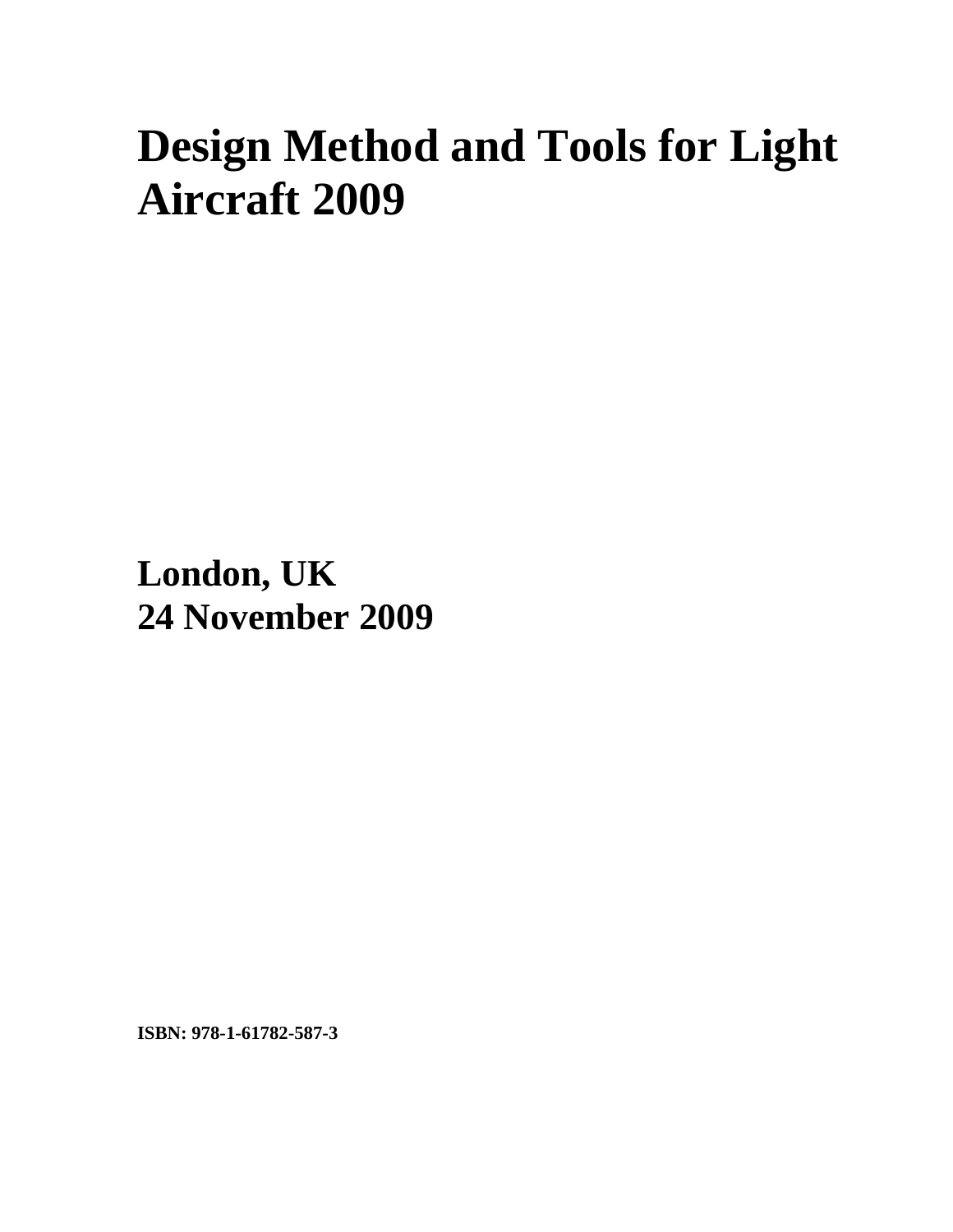**Printed from e-media with permission by:** 

Curran Associates, Inc. 57 Morehouse Lane Red Hook, NY 12571



**Some format issues inherent in the e-media version may also appear in this print version.** 

Copyright© (2009) by the Royal Aeronautical Society All rights reserved.

Printed by Curran Associates, Inc. (2011)

For permission requests, please contact the Royal Aeronautical Society at the address below.

Royal Aeronautical Society No. 4 Hamilton Place London W1J 7BQ United Kingdom

Phone: +44 (0) 20 7670 4300 Fax: +44 (0) 20 7670 4309

www.raes.org.uk

## **Additional copies of this publication are available from:**

Curran Associates, Inc. 57 Morehouse Lane Red Hook, NY 12571 USA Phone: 845-758-0400 Fax: 845-758-2634 Email: curran@proceedings.com Web: www.proceedings.com